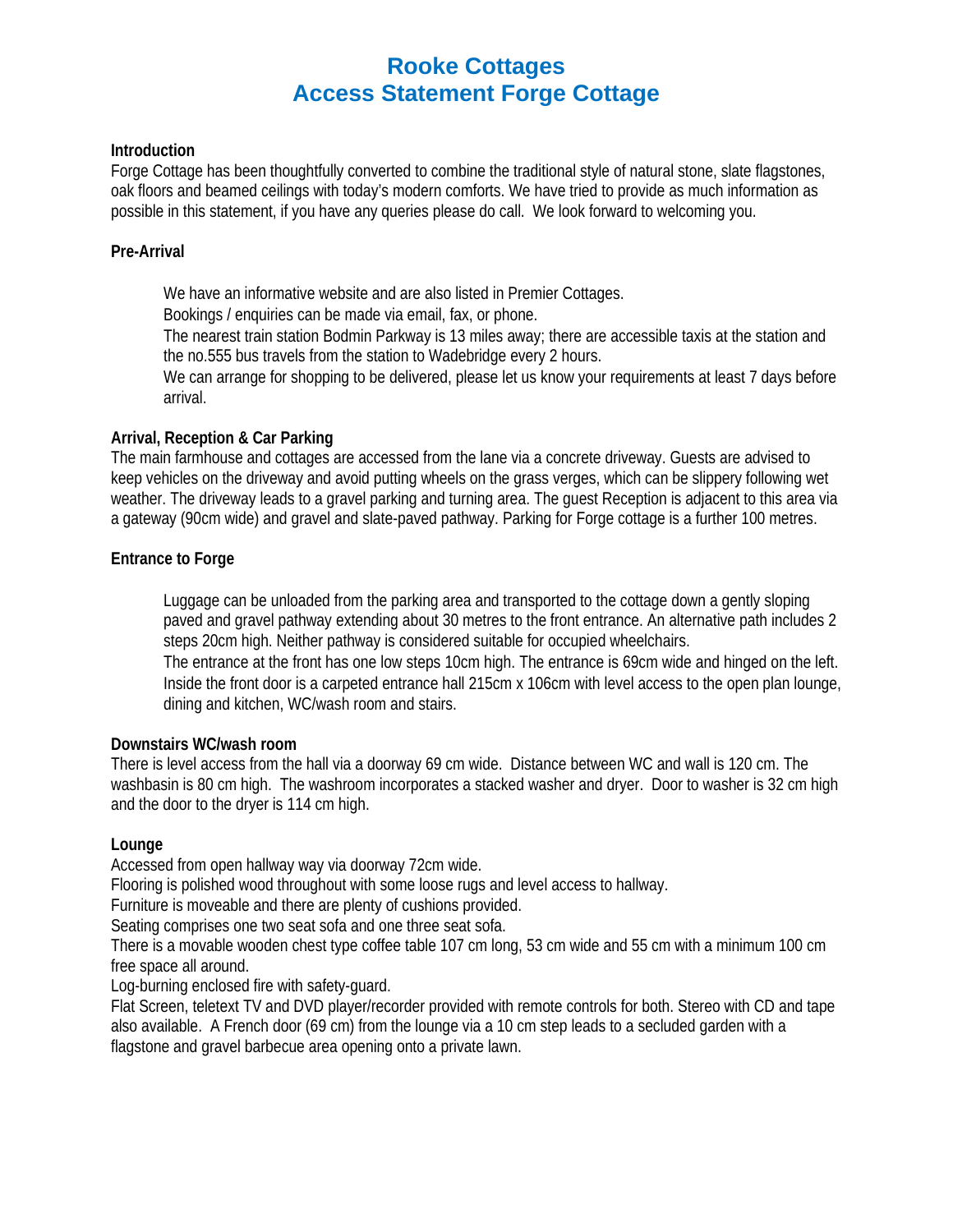# **Rooke Cottages Access Statement Forge Cottage**

#### **Self-Catering Kitchen / Diner**

The kitchen is open plan and has level access from the lounge. Flooring is original flagstones throughout (slightly uneven). Oven door is drop down, height of lowest shelf 40cm. Grill height is 70cm. Slated worktops are 94 cm high with cupboards under. Hob is built in to worktop and is 94 cm high Sink is 94 cm high with built in cupboards under. A plate rack is 175 cm high. A mug rack is 135 cm high. Microwave with side opening front door on fridge freezer 142 cm high. Electric kettle and toaster on worktop 94 cm high. Free standing fridge freezer. Lowest shelf in fridge 33 cm and highest drawer in freezer 128 cm. Oak Table provided 137 cm long by 74 cm wide. Height 79 cm and under-space of 63 cm. There is a minimum 100cm free space on all sides of table Evenly lit kitchen with spotlights above work surfaces where required. Front loading washer-dryer beneath worktop. Door height 40cm. Front loading dishwasher beneath worktop. Drop door and pull-out shelves. Lowest shelf 30 cm, highest shelf 66 cm. Good contrast between floor, cupboards and other surfaces Minimum free space between worktops and wall is 130 cm.

#### **First Floor:**

Accessed via stairs comprising 12 steps (20 cm risers) with landing averaging 290cm x 133cm. Woven pile carpet on stairs and throughout first floor (not bathroom) Level access to all bedrooms and bathroom. All doors to the bedroom and bathroom on this floor are 69 cm wide (minimum) except superking-size bedroom which is 65cm.

All rooms have use of shared bathroom, shower and toilet. The superking-size bedroom has private WC, wash basin and shower.

# **Bedrooms**

**Room combinations:** All sleeping accommodation is on the first floor comprising 1 superking-size, 1 twin bedroom and 1 single bedroom.

#### **General:**

Non Feather duvets and pillows provided in each room. Sheets, duvet covers and pillow cases are pure cotton Flat screen teletext TVs provided in main bedroom with remote control

**Single room:** Bed height 56cm, 90cm wide by 200cm long, Space left side of bed 99cm, foot of bed 140cm. Chest of drawers height 46cm. Top drawer 28cm, bottom drawer 12cm. Wardrobe rail height 165cm.

**Twin room:** Bed height 56cm, 90cm wide by 200cm long, Space between beds 86cm, foot of beds to wall 130cm. Chest of drawers height 46cm. Top drawer 28cm, bottom drawer 12cm. Wardrobe rail height 160cm.

**Superking-Size Room:** Bed length 200cm, width 180cm, height 56cm, Free space to left of bed 50 cm. Free space to right of bed 60 cm. Free space to front of bed 70 cm. Chest of drawers height 80 cm, highest drawer 59 cm, lowest drawer 12 cm. Wardrobe rail height 163cm. Shower/WC: step into shower 29cm, shower door 49cm wide.